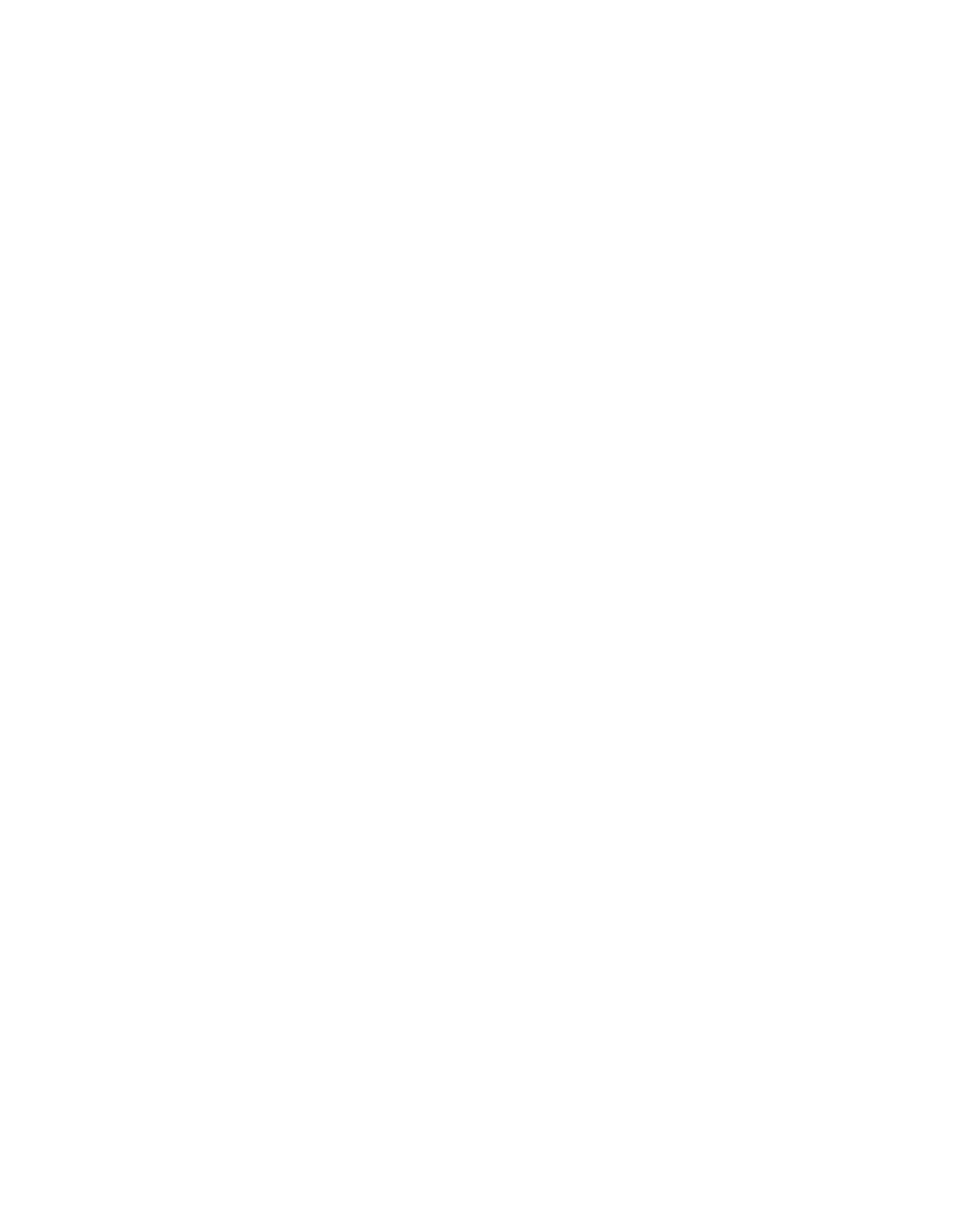# Kaba Mas is proud to announce the X-10 with a Backlit LCD Display!

Kapa Ma

**Allen Ave** 

### The Best Just Got Brighter.

Poorly lit areas make it difficult to see a lock's visual control, and temporary lighting is a potential security issue. The X-10 now has the solution - simply turn the dial and the X-10 LCD screen illuminates. The X-10 was originally designed with the backlit feature in mind. Approved by the GSA after its first test submittal, the backlit feature is standard on all X-10s as of 3/24/2014. Nothing else changes, including part numbers and price. Buy with confidence - starting 3/24/2014, all X-10 locks come with a two year warranty!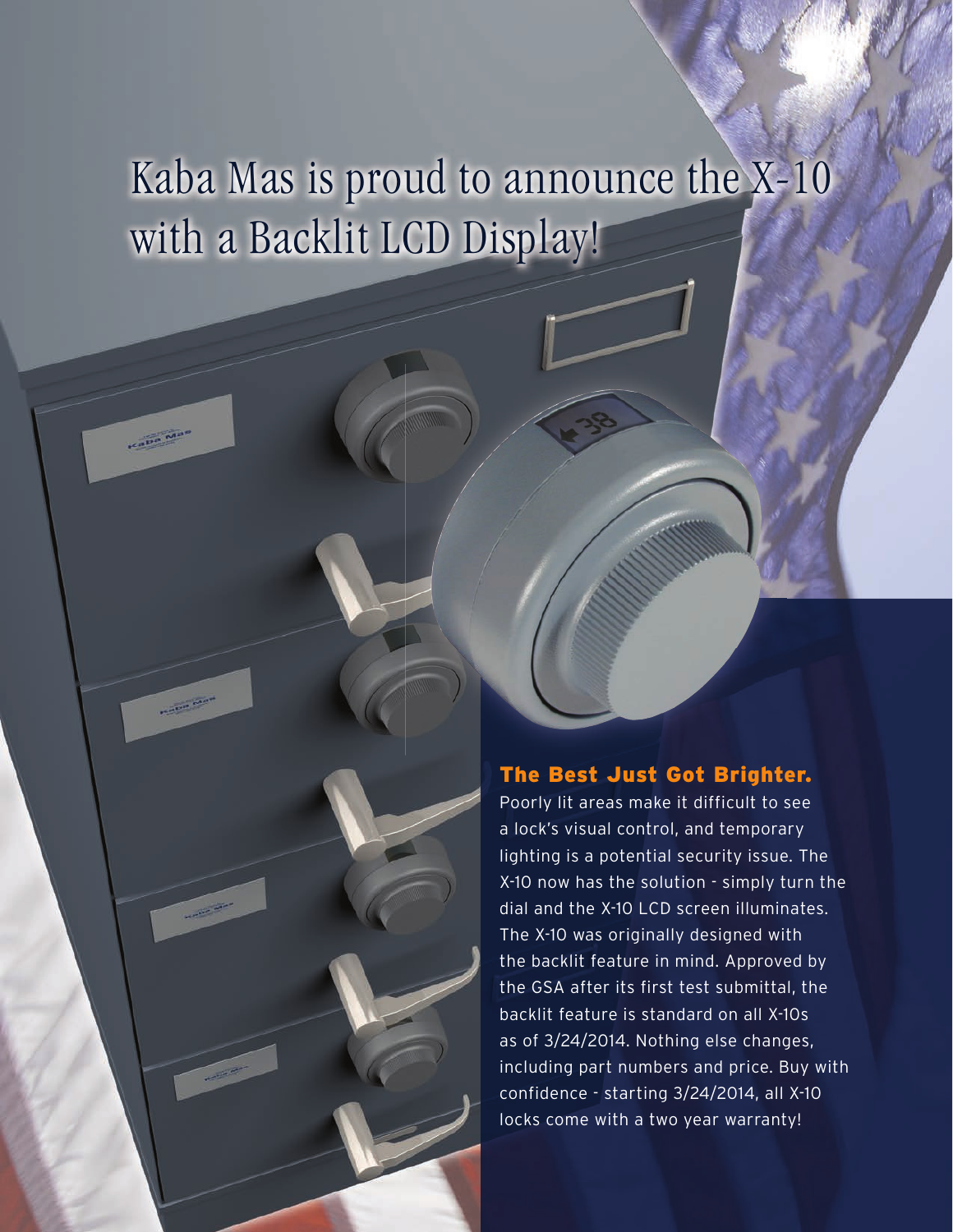## X-10: The GSA Approved Lock for FF-L-2740, Revision B, Style 1 Applications

#### **SECURE TRADITION**

The Kaba Mas X-0 series is the trusted choice for securing the US Government's most sensitive material. The X-0 series was first introduced in 1992 as the lock to meet the strict requirements of Federal Specification FF-L-2740. This specification is the US Government's highest security standard for electro-mechanical locks. The X-10 represents the latest edition to this secure tradition. The X-10 is the GSA (General Services Administration) approved lock for FF-L-2740, latest revision B, Style 1 applications. The X-10 is approved by the GSA for use on approved Class 5 and 6 filing cabinets and Class 5 Security vault doors.

#### **WHY THE X-10?**

The X-10 was designed and developed as a direct result of the latest revision to federal specification FF-L-2740, now Revision B. This revision calls for two distinctly different lock styles. Be aware that the characteristics and operating features of a "Style 1" and "Style 2" lock are not equal! The X-10 is the only self-contained lock and now, with the backlit LCD display, clearly represents the best overall value. The X-10 is the lock awarded the distinction of being approved for Style 1 Applications.

#### **USER FRIENDLY FEATURES**

The X-10 was designed with similar features and functions of its predecessor, the X-09. This minimizes the need for user training. The X-10 maintains the already familiar product operating features. The X-10 uses the same "Green" self-powered technology - simply rotate the dial to power-up the lock. The proprietary Kaba Mas self powered feature eliminates the concern of an unexpected failure due to battery life. The X-10 retains the same three security modes, along with a full complement of audit features.

#### **WHAT'S NEW?**

The following chart lists the enhanced features of the X-10 versus its predecessor the X-09:

| Feature                                      | $X-09$                                        | $X-10$                                     | Comments                                      |
|----------------------------------------------|-----------------------------------------------|--------------------------------------------|-----------------------------------------------|
| <b>Backlit Display</b>                       | N/A                                           | <b>Standard</b>                            | Ease of Use                                   |
| Lock Case                                    | <b>Field Assembly</b>                         | <b>Through Case Mounting</b>               | Ease of Installation,<br><b>Sealed Case</b>   |
| Serial Number                                | Six-Digit                                     | Eight-Digit                                | X-O Series, 1 Million Sold                    |
| Lock Motor                                   | <b>Stepper Motor</b>                          | DC Motor                                   | <b>New Lock Design</b>                        |
| <b>Lock Cable Orientation</b>                | 3 Hrs. Behind Bolt                            | Opposite of Bolt                           | New Lock Design                               |
| <b>Lock Bolt Options</b>                     | Flush & Extended - 4 Options                  | One Bolt Flush - Tapped                    | <b>Enhanced Design,</b><br><b>Fewer Parts</b> |
| <b>Product Identification</b><br>"Dial Ring" | <b>Factory Location, Month</b><br>& Year Made | Product ID, Location, Month<br>& Year Made | <b>Product Differentiation</b>                |
| <b>ID Stamp Location</b>                     | 9:00                                          | 8:00                                       | <b>Product Differentiation</b>                |

The X-10 has been designed to enhance user friendly features, while improving security. For example, the lock case incorporates a through case mounting feature to improve ease of installation while protecting the lock's internal electronics and mechanisms. The lock case has a security seal which provides a visible indication the lock has been accessed.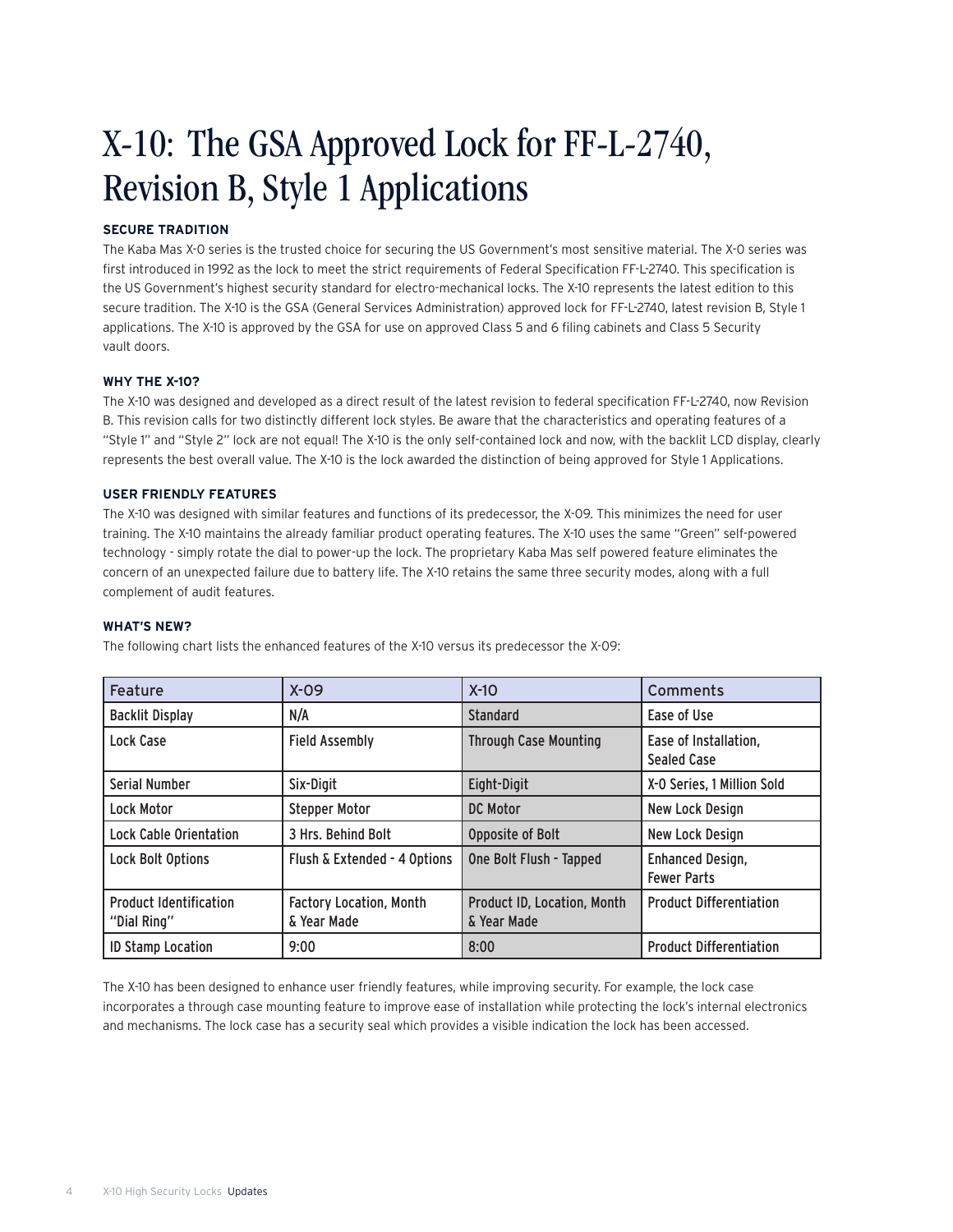## X-10 High-Security Lock Features



#### **PRODUCT FEATURES**

| by "Green" Rotational  |
|------------------------|
| electromechanical      |
| PowerStar™ technology. |

#### **COMBINATIONS — 3 MODES:**

| · Supervisor/Subordinate:  2 million combinations        |                                |
|----------------------------------------------------------|--------------------------------|
|                                                          |                                |
| . Direct Dial:  No need to clear before                  |                                |
|                                                          | entering combination.          |
|                                                          | Once you stop turning the      |
|                                                          | dial, the power will shut down |
|                                                          | after 40 seconds.              |
|                                                          |                                |
| • LCD (Backlit): Limited View Backlit Liquid             |                                |
|                                                          | Crystal Display with visual    |
|                                                          | controls makes dialing easy    |
|                                                          | and exact.                     |
| <b>Combination Changes:</b> (LCD indicator in change key |                                |
|                                                          | mode.) Combination changed     |
|                                                          | with correct combination or    |
|                                                          | serial number.                 |
| <b>• Random Number View:</b> True Scramble               |                                |
| • Daylocking:  No                                        |                                |
| · Back Dialing:  No                                      |                                |
| • Lock Reset:  Automatic when bolt is                    |                                |
|                                                          | thrown or 40 seconds after     |
|                                                          | turning has stopped.           |
| . Manipulation: Meets all requirements of                |                                |
|                                                          | FF-L 2740B. Resists opening    |
|                                                          | through manipulation for       |
|                                                          | 20 man-hours.                  |
|                                                          |                                |
|                                                          | openings, and the record       |
|                                                          | is non-resettable. The X-10    |
|                                                          | records unsuccessful           |
|                                                          | attempts after 3 incorrect     |
|                                                          | combination attempts           |
|                                                          | and resets after a             |
|                                                          | correct opening.               |

- 
- **Wrong Try Penalty:** ........... 10-14 errors results in a 3 minute time out. 15 errors or greater results in a 4 minute time out. Both error count and penalty time resets with valid combination.

#### **PERFORMANCE FEATURES (PER FF-L-2740B)**

| .Temperature: Tested -10°F to 155°F    |                                                              |
|----------------------------------------|--------------------------------------------------------------|
|                                        | Operational Range.                                           |
|                                        | · Salt Spray:  Operational After 72 hours                    |
|                                        | of continuous exposure                                       |
|                                        | (per UL 768 Salt Spray                                       |
|                                        | Conversion Test).                                            |
| . Cycle Test: Meets or exceeds         |                                                              |
|                                        | FF-L-2740B specifications.                                   |
|                                        | • Humidity: Operational after 10 days of                     |
|                                        | 140°F @ 98% humidity                                         |
|                                        | (Operational after 10 days                                   |
|                                        | testing per MIL-STD-810E,                                    |
|                                        | Method 507.3, Procedure III,                                 |
|                                        | Temperature Cycling 86°F to                                  |
|                                        | 140°F @ 98% RH)                                              |
|                                        |                                                              |
|                                        | stress chamber @ 194°F (per UL                               |
|                                        | 768 Aging Stress                                             |
|                                        | Distortion Test).                                            |
| . Vibration:  MIL-STD-810              |                                                              |
|                                        |                                                              |
| • Electrical Discharge:  250KV on Dial |                                                              |
|                                        | <b>Electromagnetic Pulse:</b> Meets FF-L-2740B specification |
|                                        | for simulation of high altitude                              |
|                                        | nuclear blast.                                               |
| ia e Mall elusaniki (                  | $(0.00 \times 10^{-10})$ in turn disastianal                 |

**• Case & Bolt Strength:**...... 600 pounds in two directions.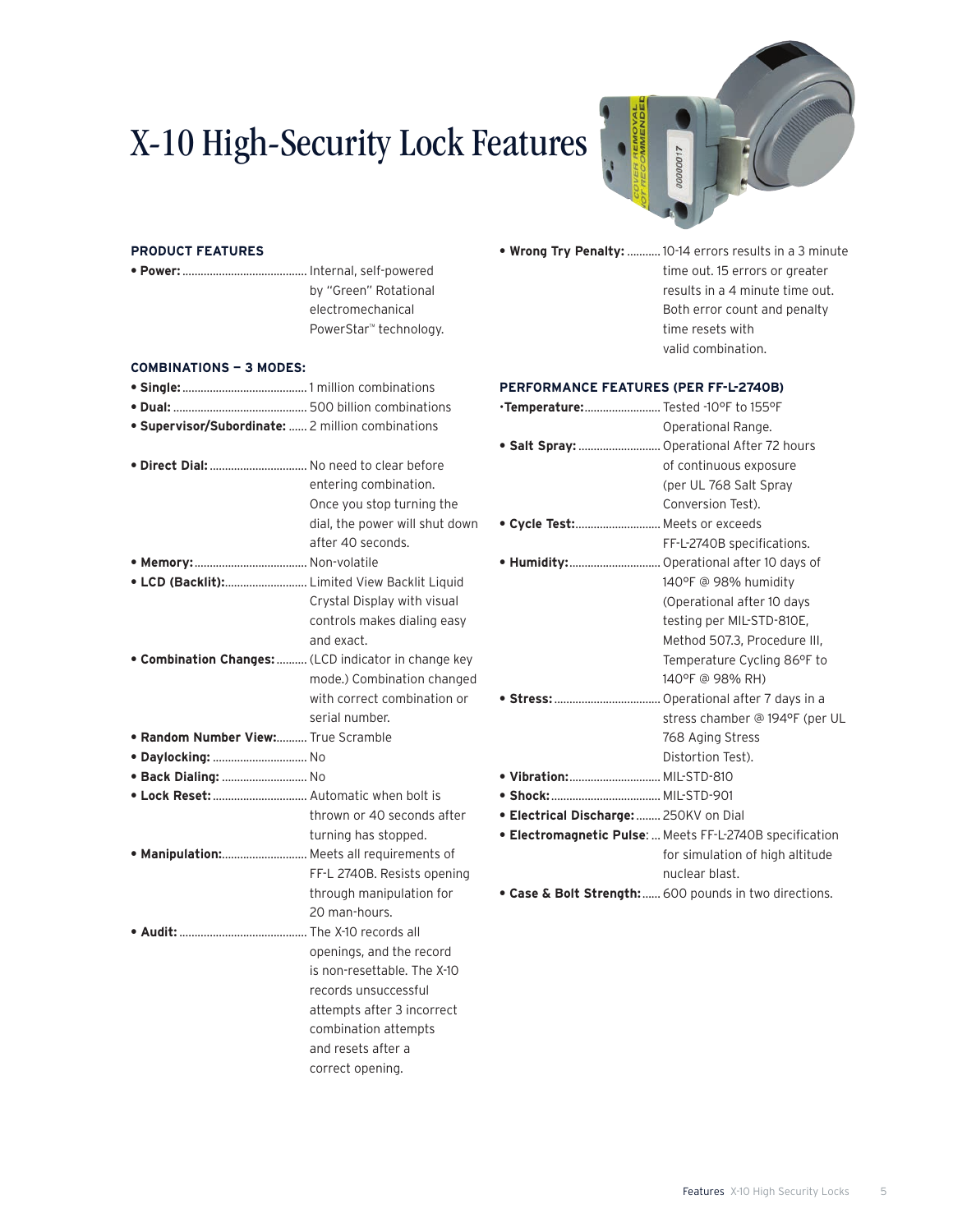## CDX-10 Applications



#### **CDX-10 HIGH SECURITY LOCK - PEDESTRIAN DOOR DEADBOLTS**

The Kaba Mas CDX-10 consists of an X-10 high security style 1 lock, Federal Specification FF-L-2740B, mounted on a deadbolt base plate. The base plate is surface-mounted to the inside face of the door. The deadbolt base plate has two essential features:

**First**, it provides a means of latching the bolt in the retracted position. This prevents the bolt from being inadvertently extended.

**Second**, turning the knob on the base plate will retract the bolt to allow egress.

The CDX-10 is manufactured per Federal Specification FF-L-2890A.

Strikes



### Dial Ring Mounting Plates